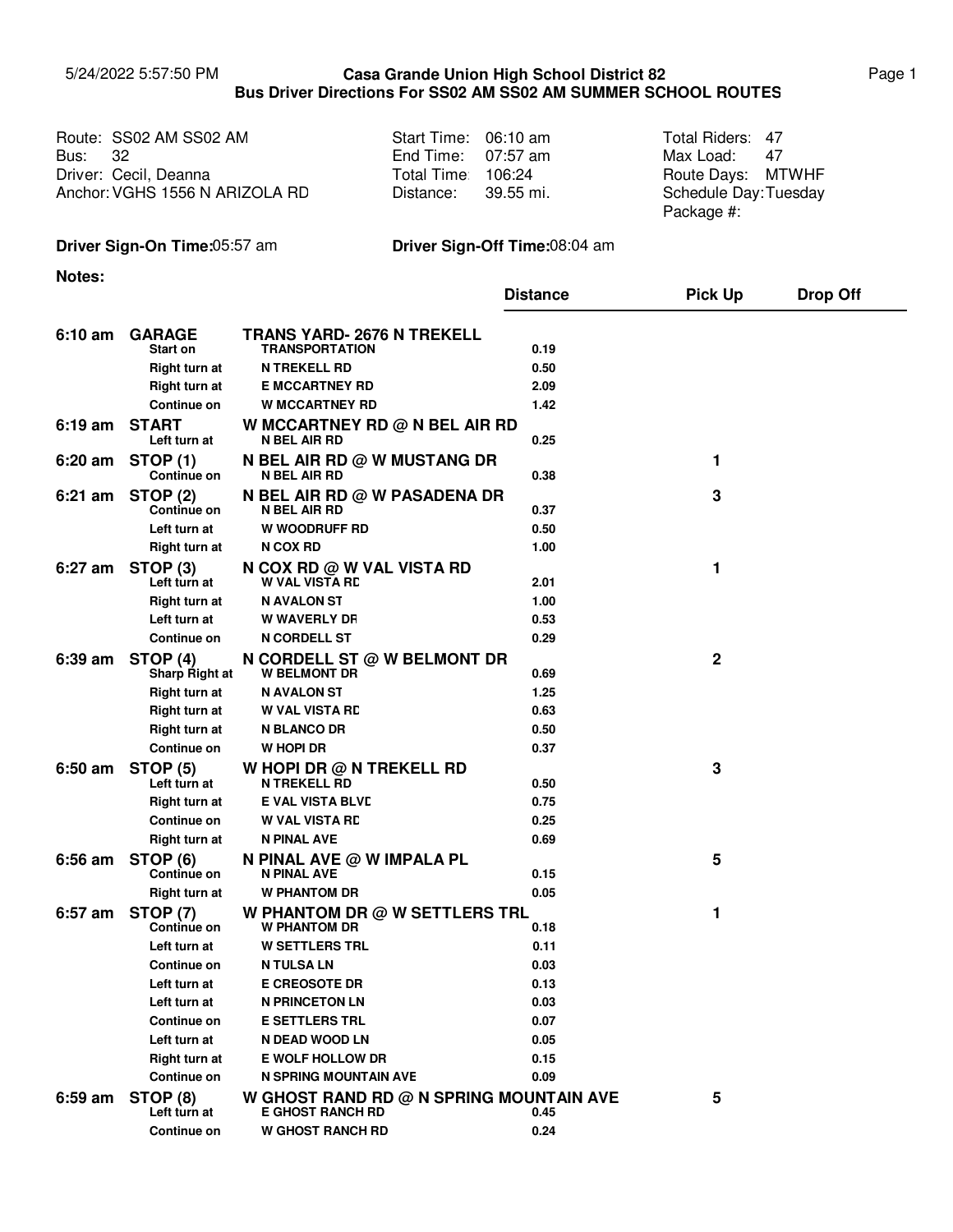### 5/24/2022 5:57:50 PM **Casa Grande Union High School District 82** Page 2 **Bus Driver Directions For SS02 AM SS02 AM SUMMER SCHOOL ROUTES Casa Grande Union High School District 82**

|           |                                         |                                                                   | <b>Distance</b> | <b>Pick Up</b> | <b>Drop Off</b> |
|-----------|-----------------------------------------|-------------------------------------------------------------------|-----------------|----------------|-----------------|
|           | <b>Right turn at</b>                    | N PINAL AVE                                                       | 0.74            |                |                 |
|           | Left turn at                            | <b>UNNAMED</b>                                                    | 0.01            |                |                 |
|           | <b>Continue on</b>                      | <b>W MINAPORE ST</b>                                              | 0.18            |                |                 |
|           |                                         | >> TURN AROUND AT <<<br>W MINAPORE ST (END)                       | 0.18            |                |                 |
|           | <b>Right turn at</b>                    | N PINAL AVE                                                       | 1.25            |                |                 |
|           | Right turn at                           | W HOPI DR                                                         | 0.61            |                |                 |
|           |                                         |                                                                   |                 |                |                 |
|           | 7:08 am STOP (9)<br><b>Continue on</b>  | W HOPI DR @ N BATTLEFORD DR<br><b>W HOPI DR</b>                   | 0.01            | 1              |                 |
| 7:08 am   | <b>STOP (10)</b><br><b>Continue on</b>  | W HOPI DR @ N BATTLEFORD DR<br>W HOPI DR                          | 0.88            | 6              |                 |
| 7:12 am   | <b>STOP (11)</b><br><b>Continue on</b>  | W HOPI DR $@$ N FALDALE RD<br><b>W HOPI DR</b>                    | 0.12            | 3              |                 |
|           | Left turn at                            | N GERONIMO DR                                                     | 0.50            |                |                 |
|           | 7:14 am STOP (12)<br>Left turn at       | N GERONIMO DR @ W VAL VISTA RD<br><b>W VAL VISTA RD</b>           | 0.12            | 10             |                 |
|           | <b>Right turn at</b>                    | N FALDALE RD                                                      | 0.26            |                |                 |
|           |                                         |                                                                   |                 | $\mathbf 2$    |                 |
|           | 7:16 am STOP (13)<br><b>Continue on</b> | N FALDALE RD @ W PARADISE WAY<br><b>N FALDALE RD</b>              | 0.24            |                |                 |
|           | Left turn at                            | <b>W MARTIN RD</b>                                                | 0.50            |                |                 |
|           | Left turn at                            | <b>N SCOTT DR</b>                                                 | 0.50            |                |                 |
|           | Right turn at                           | <b>W VAL VISTA RD</b>                                             | 0.01            |                |                 |
|           | Left turn at                            | <b>N SCOTT DR</b>                                                 | 0.07            |                |                 |
| 7:21 am   | <b>STOP (14)</b><br><b>Continue on</b>  | N SCOTT DR @ W DESERT VIEWS DR<br><b>N SCOTT DR</b>               | 0.43            | 1              |                 |
|           | <b>Right turn at</b>                    | W HOPI DR                                                         | 0.50            |                |                 |
|           | <b>Right turn at</b>                    | N TUZIGOOT DR                                                     | 0.25            |                |                 |
|           | Left turn at                            | <b>W HAVASUPAI DR</b>                                             | 0.17            |                |                 |
| $7:25$ am | <b>STOP (15)</b><br>Right turn at       | W HAVASUPAI DR @ N LILLY WAY<br>N LILLY WAY                       | 0.03            | 2              |                 |
|           | Left turn at                            | <b>W RATTLESNAKE PL</b>                                           | 0.12            |                |                 |
|           | <b>Right turn at</b>                    | <b>N CRANE PL</b>                                                 | 0.10            |                |                 |
| 7:26 am   | <b>STOP (16)</b>                        | N CRANE PL @ W ENCHANTED DESERT DR                                |                 | 1              |                 |
|           | Continue on<br>Left turn at             | <b>N CRANE PL</b><br><b>W VAL VISTA BLVD</b>                      | 0.10<br>0.26    |                |                 |
|           | Right turn at                           | N PINAL AVE                                                       | 2.00            |                |                 |
|           | Left turn at                            |                                                                   | 0.25            |                |                 |
|           |                                         | <b>W MCCARTNEY RD</b>                                             |                 |                |                 |
|           | <b>Continue on</b><br>Right turn at     | <b>E MCCARTNEY RD</b><br><b>N PEART RD</b>                        | 1.77            |                |                 |
|           |                                         |                                                                   | 3.05            |                |                 |
|           | Left turn at                            | <b>E COTTONWOOD LN</b>                                            | 0.66            |                |                 |
|           | <b>Right turn at</b>                    | <b>VGHS PARKING LOT</b>                                           | 0.02            |                |                 |
|           | <b>Continue on</b>                      | <b>SPED PARKING LOT</b>                                           | 0.06            |                |                 |
|           | Continue on                             | <b>VGHS PARKING LOT</b>                                           | 0.11            |                |                 |
|           | <b>Right turn at</b>                    | <b>VISTA GRANDE LOADING ZONE</b>                                  | 0.04            |                |                 |
| 7:40 am   | <b>DEST (17)</b><br><b>Continue on</b>  | <b>VGHS 1556 N ARIZOLA RD</b><br><b>VISTA GRANDE LOADING ZONE</b> | 0.10            |                | 47              |
|           | <b>Right turn at</b>                    | <b>Clemons</b>                                                    | 0.30            |                |                 |
|           | Continue on                             | <b>N CLEMENTS RD</b>                                              | 0.06            |                |                 |
|           | <b>Right turn at</b>                    | <b>E SANDALWOOD RD</b>                                            | 0.03            |                |                 |
|           | <b>Right turn at</b>                    | N OAK ST                                                          | 0.08            |                |                 |
|           | Continue on                             | <b>E CAROLYN WAY</b>                                              | 0.23            |                |                 |
|           | <b>Right turn at</b>                    | N ARIZOLA RD                                                      | 0.51            |                |                 |
|           | Left turn at                            | <b>E COTTONWOOD LN</b>                                            | 1.51            |                |                 |